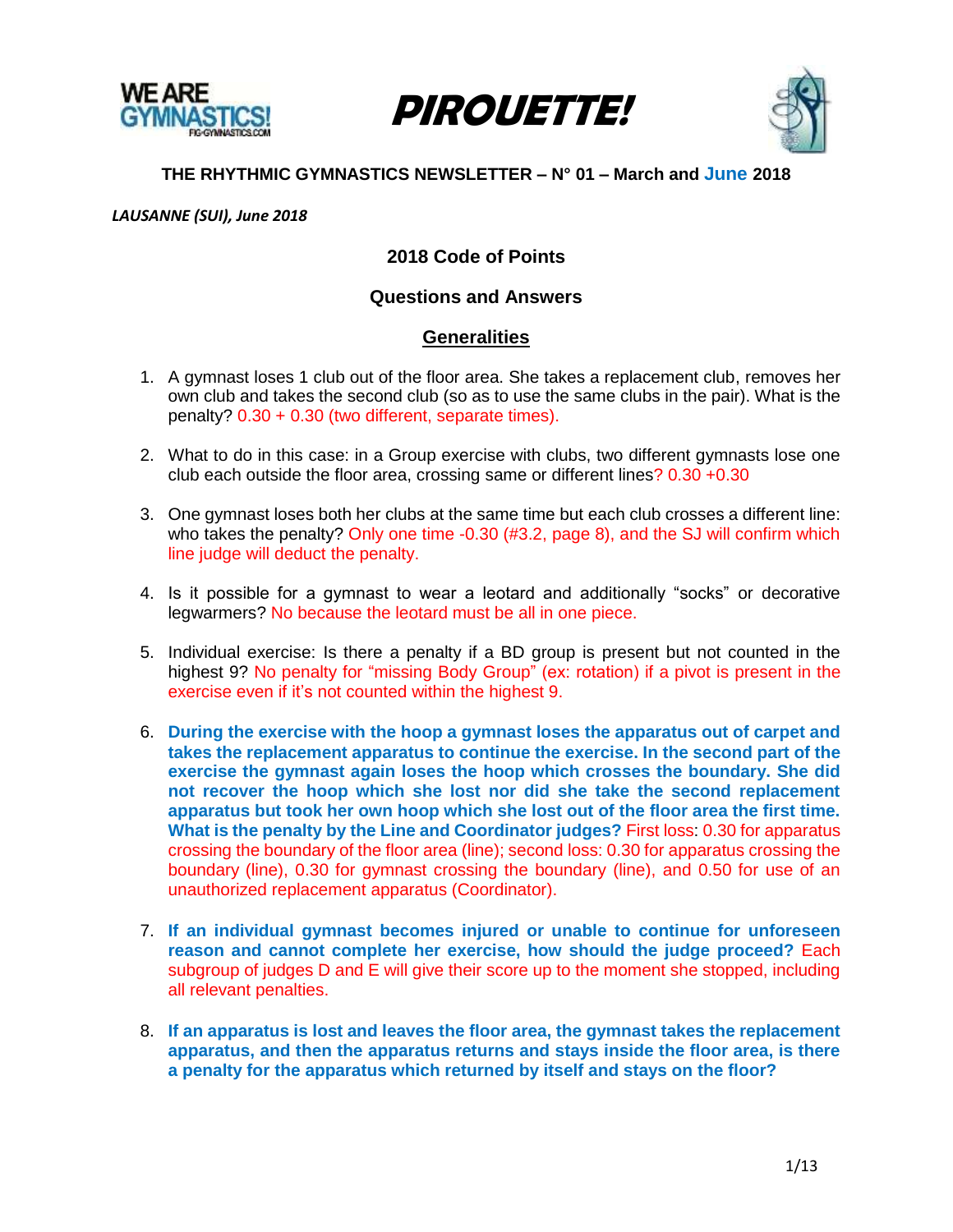





0.30 for loss outside the floor area and 0.50 for an unauthorized use of replacement apparatus (original apparatus still in the floor area).

9. **What is the Apparatus Program for Juniors for 2019-2020?** See Code of Points p. 81! Individuals: Rope, Ball, Clubs, Ribbon; Group: 1<sup>st</sup> exercise: 5 Hoops; 2<sup>nd</sup> exercise: 5 Ribbons

## **D1-D2**

- 1. How can the judges understand the difference between a 10° deviation (0.10) and 11° (0.30)? The angles are just a guideline. Judges will learn to think in terms of small, medium and large deductions.
- 2. For the ring position during a BD: can the foot touch any part of the head? YES.
- 3. What will be the technical penalty for a split leap with ring if there is a small deviation in the split and a small deviation in the ring positions? Technical fault: -0.10 (for small deviation of the split) and -0.10 (for small deviation in the ring) See #2.3.1, page 16 the BD is valid with a Technical Execution penalty "for each incorrect body position."
- 4. Split Leap with ring: A gymnast medium deviation in the ring position (0.30) and front leg medium deviation in the split (0.30). Is it 0.60? Yes, Technical faults are 0.30+0.30; BD is valid with medium deviations.
- 5. In addition to the incorrect body positions (split or ring, etc.), if the gymnast performs the leap with a kip movement, does the Technical Execution judge deduct for the incorrect shape with deviations and also kip movement? YES, the judge will deduct for "incorrect shape with (small, medium, large) deviation" (for each body position that is relevant #2.3.1) and "shape with (small, medium, large) kip movement."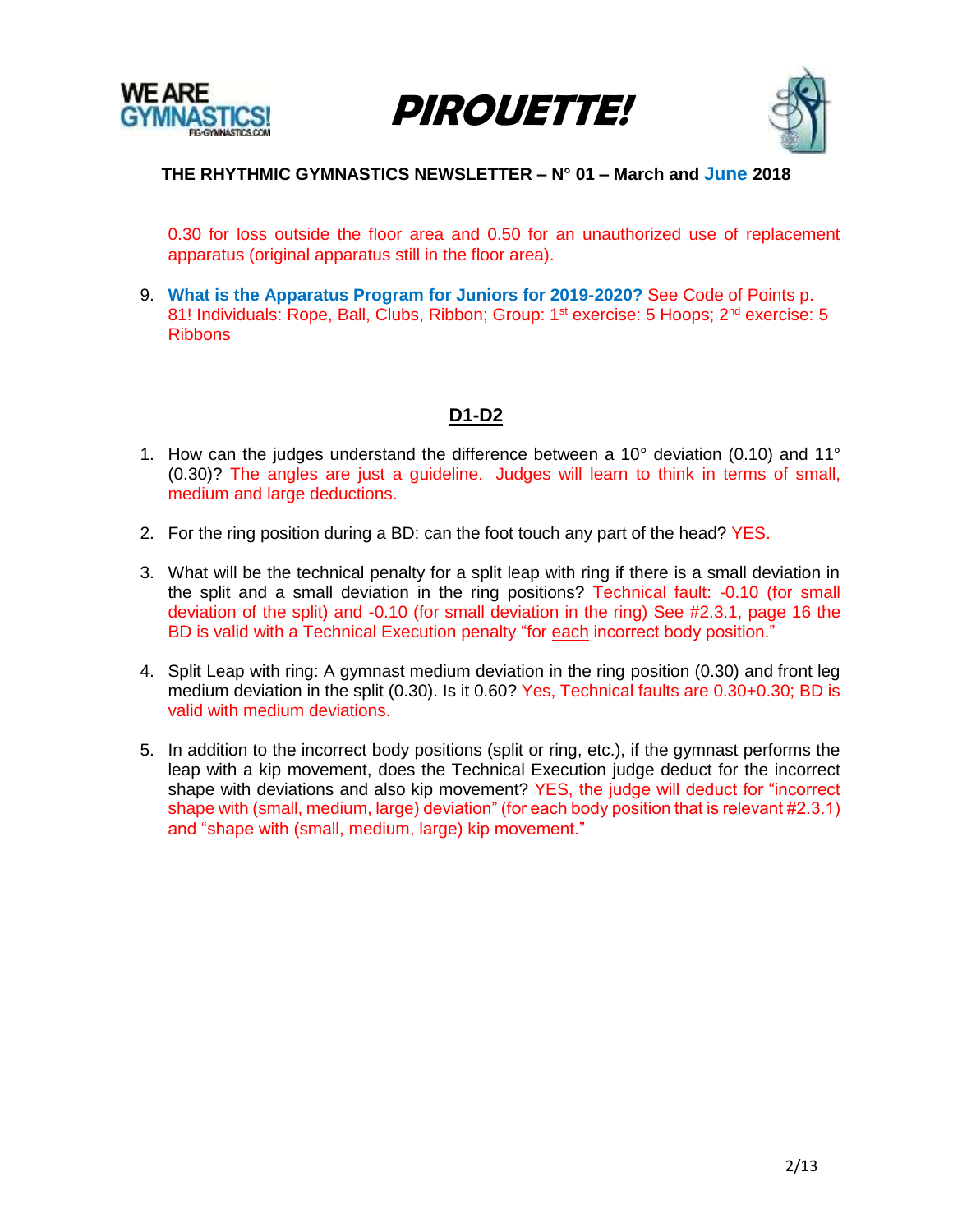





6. What are the D values and technical faults for these jump executed in this way:

| D: 0.30   | D: 0.50   | D: 0.50      |
|-----------|-----------|--------------|
| TF: -0.50 | TF: -0.30 | $TF: -0.10$  |
| $\sim$    | yón       | $\alpha$ and |

- 7. Further to the above example: if a gymnast performs  $\longrightarrow$  later in the exercise, is this jump valid? No, this is a repetition of the first leap above so it is not valid and cannot be part of the highest 9.
- 8. If a gymnast performs a leap with an "incorrect landing: visible arched back during the final phase of landing," and because of this, her front leg lands heavily, should the technical execution judge penalize 0.30 (arched landing) + 0.10 (heavy landing)? Most often a jump with an "incorrect landing: visible arched back during the final phase of the landing" also has a heavy landing with the front leg; therefore, only one landing penalty should be taken for each jump: if arched back during the final phase -0.30; if only a heavy landing (no arched back during the final phase) -0.10.
- 9. Difficulty jump #20. Split leap, or with ring or with back bend of the trunk, or take-off and landing on the same leg (Zaripova). Should a gymnast also demonstrate "split" and "ring" in "Zaripova"? Yes, both these criterias are required.
- 10. If a Balance Difficulty is performed with a small or medium deviation in the shape, is this position still considered "well-defined" for the balance to be valid? Yes, see #2.3.1. A shape with a small or medium deviation in the shape is recognizable and can be validated with technical fault(s).
- 11. For Balance Difficulty: is a Balance Difficulty valid if the gymnast does not execute a stop position? #9.1.2: "If the shape is well-defined and the apparatus element is executed correctly (*example: side split without support with bounce of the ball during the shape presented*) but the stop position is insufficient, the balance is valid with a technical execution penalty (-0.30 "shape not held for a minimum 1 second" page 54).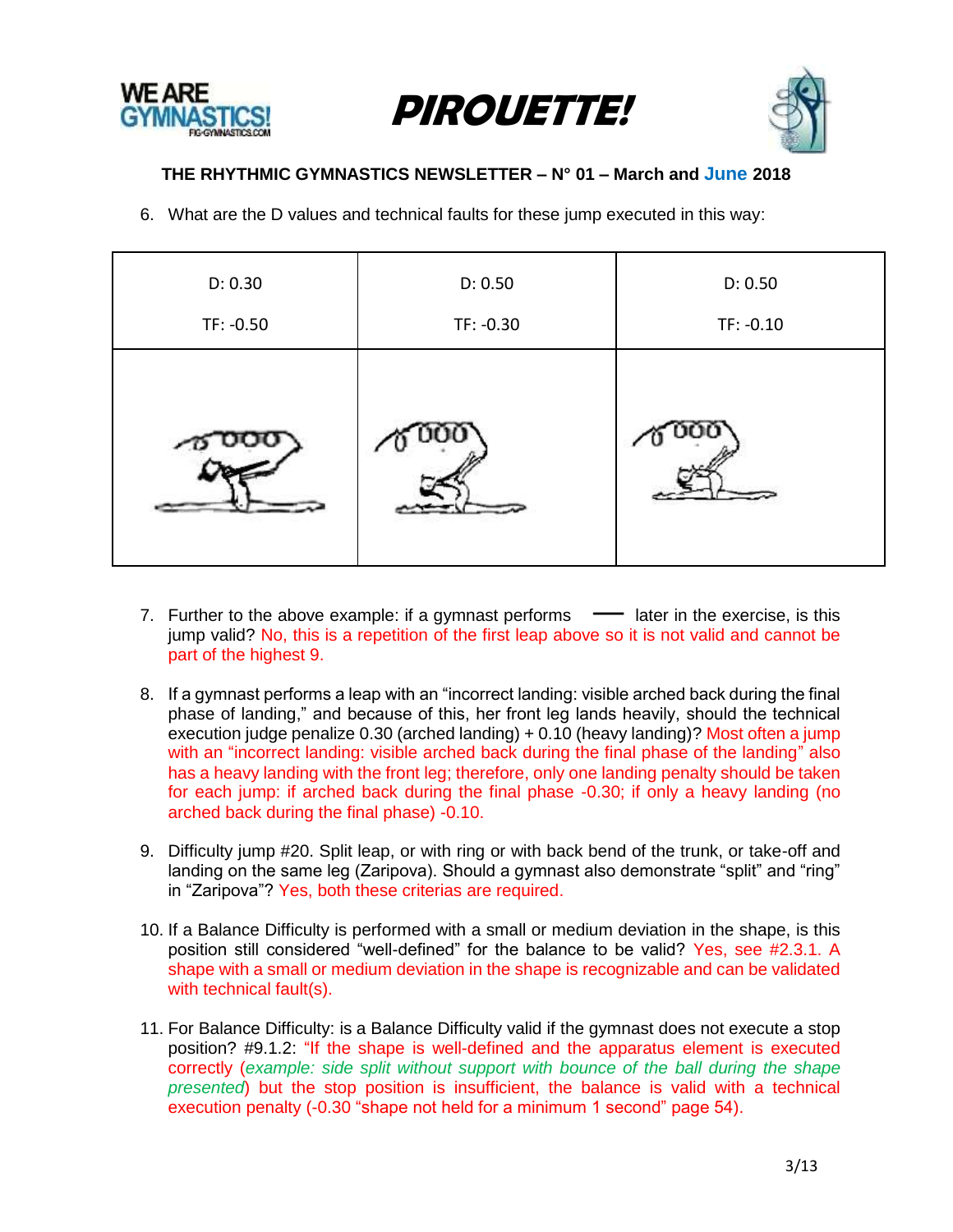





- 12. For these balances:  $\overline{\phantom{a}}$  and  $\phantom{a}$  : if the trunk is between both those 2 shapes, is this a deviation in the shape? No: for balance #8 the trunk is "horizontal or below"; therefore, anywhere horizontal or below is valid without a deviation.
- 13. For Balance #23, is it necessary to have a stop position in the first shape? No, it is a Dynamic Balance, which do not need stop positions in any phase of the balance (#9.1.2, C).
- 14. If a gymnast performs with a stop position in a dynamic Balance, any penalty deducted? No penalty.
- 15. If a gymnast performs a Balance with a stop position and correct apparatus handling and after puts her hand down as support, is the BD valid? No: if the loss of balance with support happens while she remains in any phase of the Balance position, not valid (see #2.2.3).
- 16. Regarding #10.1.2: "Rotation will be evaluated according to the number of rotations performed. In case of an interruption (hop), only the value of the rotations already performed prior to the interruption will be valid." Are any rotation(s) valid after the hop(s) without travelling and hop(s) with travelling? -0.1 hop(s) without travelling: Yes, valid; -0.3 hop(s) with traveling: not valid.
- 17. During a rotation pivot a gymnast supports on the heel during a part of the rotation when performed in relevé, difficulty valid? According to 10.1.2 Rotation will be evaluated according to the number of rotations performed. If only one rotation less than base rotation is performed with interruption, difficulty not valid. In case of an interruption in other rotations after first base rotation, only the value of the rotations already performed prior to the interruption will be valid.
- 18. During a Rotation difficulty, the shape must be achieved before the end of the minimum basic rotation (#10.1.7): does this mean the base rotation is valid with a deviation in the shape? YES, as long as the shape can be identified before the final position is achieved.

However, in this rotation  $\mathbb{W}+\mathbb{W}$ , the shape can only be identified once the final position has been achieved.

NOTE: a deviation in the shape is different than the preparation phase of the rotation.



19. For  $\frac{16+17}{16}$  is it necessary for arms to touch leg? No it is not necessary for arm to touch, Split is required and backbend of the trunk below horizontal.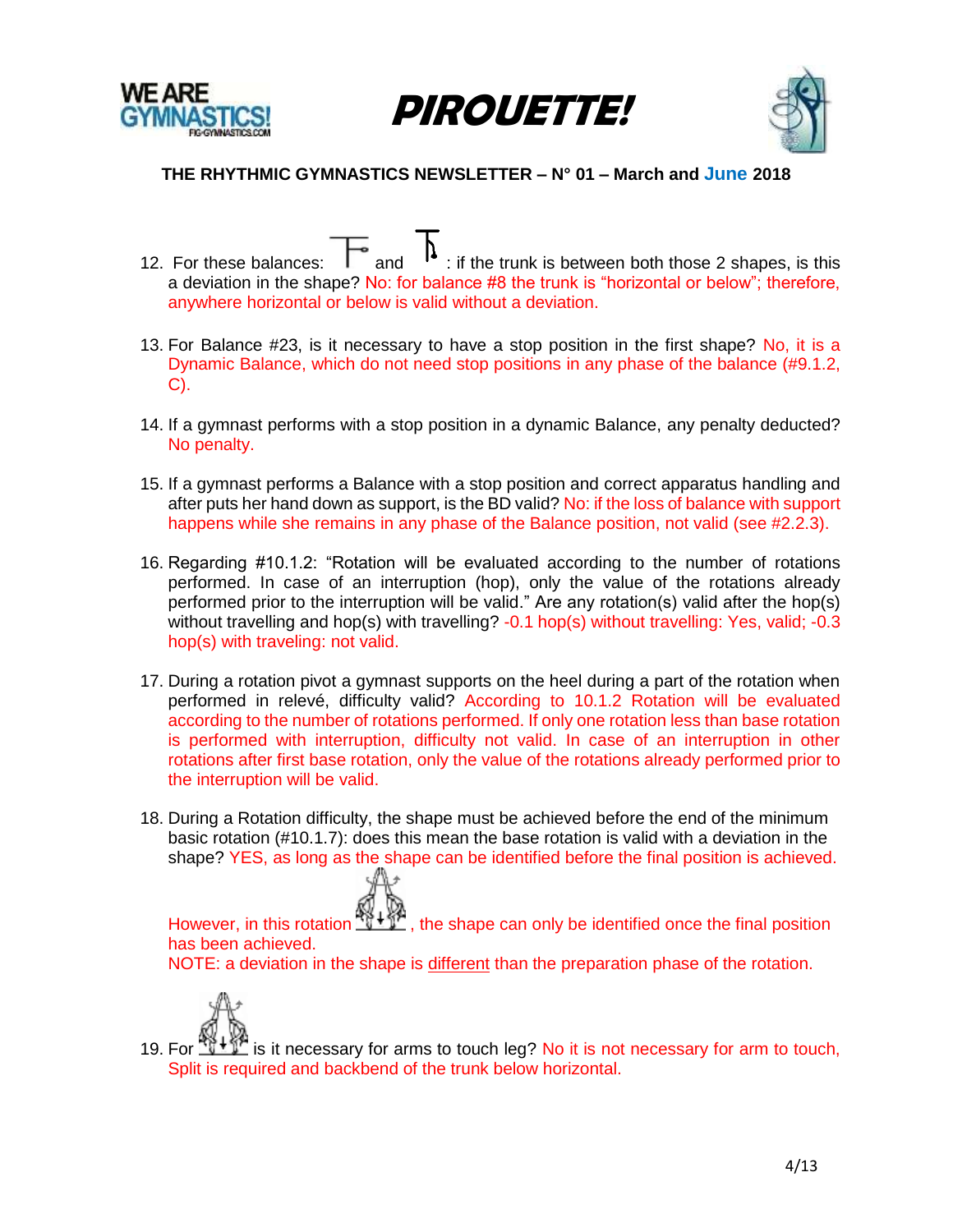





- 20. During a pivot penché with ring, the first rotation has a small deviation in the ring position, the second rotation has no deviation, and the third rotation has a medium deviation in the ring position: what is the technical fault? -0.30 for medium deviation, taken one time for the same body position during one BD.
- 21. If the ball is placed in the back during a ring pivot with support, is it necessary for any part of the leg to touch the head? YES; for BD which require contact between the head and leg, her leg must touch any part of her head, including her hairstyle ("bun").
- 22. Page 22. Note: "An apparatus element can only validate one BD even if there are 2 actions of the apparatus element." Could you please clarify if this is correct: The same bounce of the ball (bounce and catch after this bounce) cannot be used in two connected balances – for example, bounce on the first balance and catch on the second balance? Correct.
- 23. If a gymnast has a small knot in the ribbon, will a BD be valid with this knot? Not valid because this is a technical fault of -0.30 (see BD #2.2.3, Dance Steps #4.4, AD #6.2.3)
- 24. Dance Steps: are the pre-acrobatic elements listed in 5.4.1 plus illusion the only elements not authorized in the Dance Steps (would other rotational elements **not listed** be authorized during the Steps in the steps?) Those listed is #5.4.1 and #5.4.2 are not authorized during dance steps and any modifications in performance to the pre-acrobatics listed are also not authorized.
- 25. During Dance Steps Combination (S), a gymnast changes the modality 2 times but no change of the level, rhythm, or direction. Is this dance step combination valid? No because missing 1 variety (4.1.3).
- 26. A gymnast performs a Dance Steps Combination, fulfilling all requirements for 8 seconds; after this, she still continues the Dance but loses the apparatus. Are the Steps valid? YES, if she first completes all requirements, it is valid.
- 27. If a gymnast performs bounce of the ball under the leg during jete jump from right hand to left hand and after during a balance she has a front bounce, are they considered different? Yes, different.
- 28. **If a gymnast performs a Fouetté Balance with a hop during some phase of the balance, is the Balance valid? What is the technical fault?** Yes, valid: see COP #2.2.3, page 14: only for those points listed in #2.2.3 will the BD not be valid; the TF is page #54, Basic Technique: "loss of balance additional movement without travelling" (-0.10) or "loss of balance: additional movement with travelling" (-0.30). In either case, these are faults of body technique not of apparatus so the BD is still valid.
- 29. **During a fouetté balance, a gymnast performs one of the balance components while rotating: is this valid?** NO.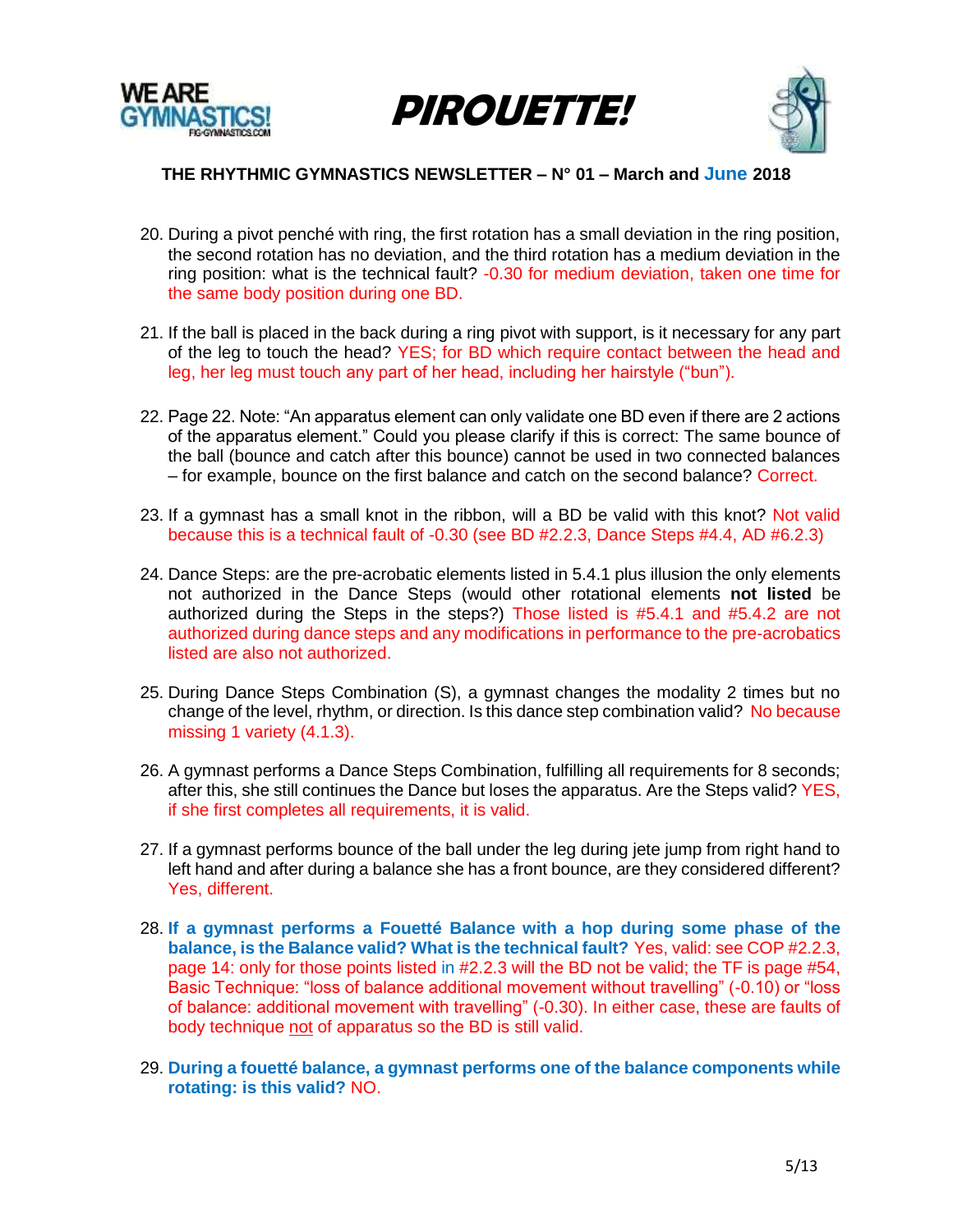





- 30. **If a gymnast holds the ball against the forearm during a BD and the apparatus should be "unstable", is this valid?** Yes, valid: see COP #2.2.3, page 14: only for those points listed in #2.2.3 will the BD not be valid; the ball "grasped against the forearm" is a technical fault with the apparatus of -0.10 (p. 56) so it is valid (in cases with a TF of apparatus of -0.30 or more is the BD not valid).
- 31. **If a gymnast completes 360<sup>0</sup> base rotation for a Rotation BD with correct apparatus handling and valid shape and then loses the axis, is this BD still valid with technical fault of -0.30?** Yes, valid if the base rotation is correctly completed with apparatus handling, TF for loss of axis. If the loss of the axis is before the end of the base rotation, not valid because not performed according to basic characteristics.
- 32. **Will Body Difficulty or Dance Steps Combinations be valid with any knot in the ribbon? Must it be removed?**

BD or S with any knot in the ribbon will not be valid because a technical fault with the apparatus 0.30 or more (#2.2.3, p.15). It is necessary to remove the knot or take the replacement apparatus for any remaining D elements to be evaluated.

33. **If a gymnast performs a Balance with the correct shape and valid apparatus handling which is held for less than 1 second (not "twenty-one") is this valid?** VALID with technical fault of -0.30 (#9.1.2).

#### **ATTENTION:**

- ❖ **2 BD with non-dominant hand for JR!**
- ❖ **Repetition of identical handling on two different BD**
- ❖ **Invalid handling (i.e: tapping of the hoop on the floor)**
- ❖ **Dance Steps that are not complete 8 seconds (final second(s) are preparation for the next D element)**

#### **D3-D4**

1. If the gymnast intentionally catches the hoop on the wrist or forearm, is this still valid for "direct catch in rotation" even though it is no longer valid for "no hands"? YES. Valid as direct catch in rotation (intentional catch on arm) but NOT additional 0.10 for "without the help of the hands". Catch on another part (like elbow) can be also "without the help of the hands". No Technical Fault for incorrect catch when the judge can identify it is intended as part of the choreography (has a smooth connection which follows into the next movement).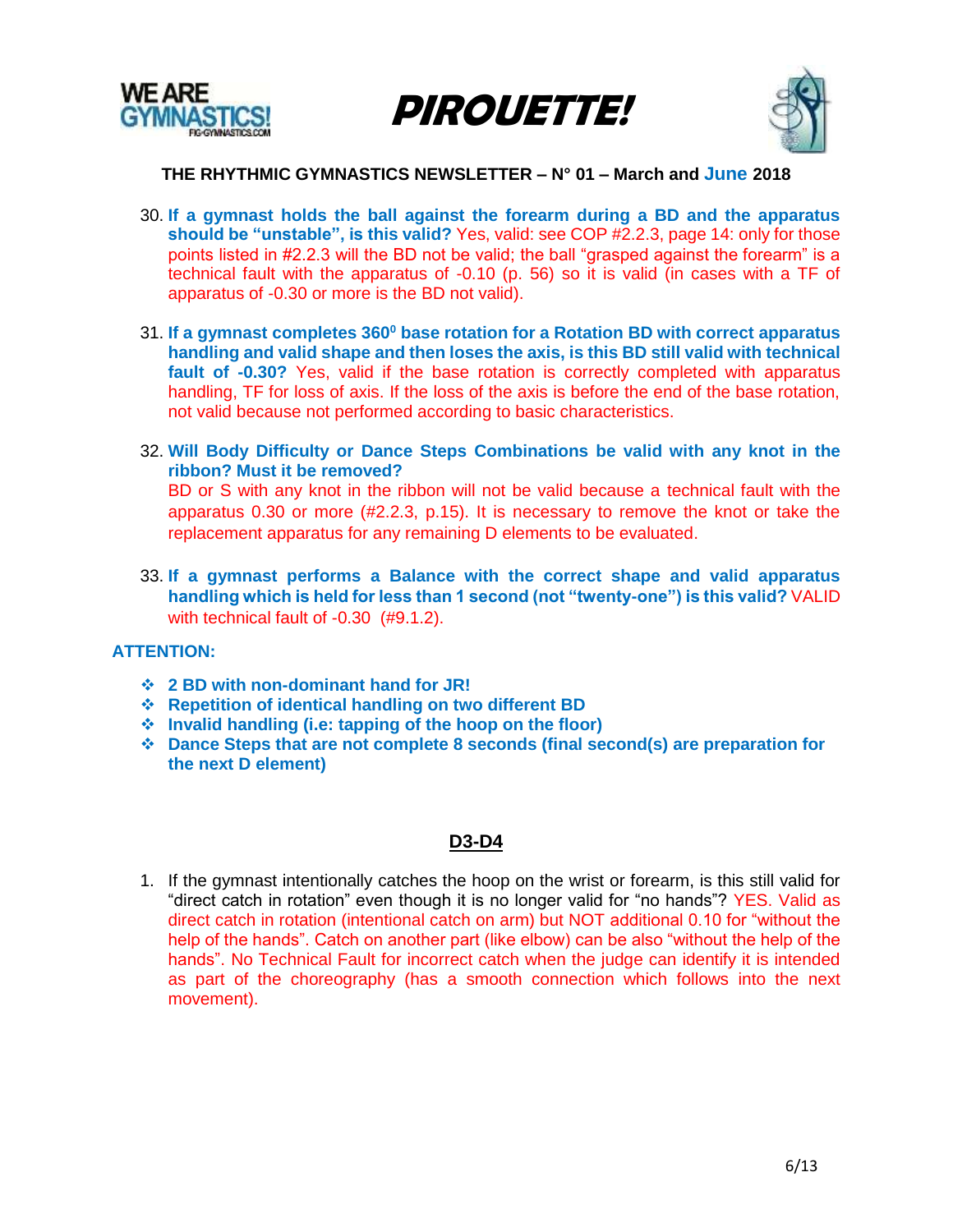





- 2. How many steps are tolerated as the gymnast exits a chainne or cartwheel or walkover to catch the apparatus before the penalty for "imprecise trajectory" is applied? From chainne: a gymnast must open her leg from the turning position-this step is tolerated. If the gymnast performs this tolerated step to go out of the chainne or pre-acrobatic element it's accepted but if it's performed in order to save her apparatus from falling it will be considered as imprecise trajectory.
- 3. If the gymnast has choreographed steps or stylized body movement under the flight of the apparatus during AD, the penalty for imprecise trajectory would not apply, correct? **CORRECT**
- 4. If the gymnast catches the apparatus during the last rotation of R ex: illusion or cartwheel or roll, but this catch is not outside the visual field, is it still valid for the number of R rotations and any possible other criteria like change of axis or rethrow (even though it is no longer possible for the "direct catch in rotation"?) YES.
- 5. In AD for the throw of the apparatus on the horizontal plane: must this also be "more than two heights of the gymnast"? Only to be valid as an AD 0.3 of a large throw.
- 6. If a gymnast loses one end of the rope with an interruption during catch, is the R counted? YES (according to R definition).
- 7. During the catch of the ribbon in R, if a part of ribbon not the stick is caught, is the R counted? Yes (according to R definition).
- 8. If the gymnast performs the basic requirements for R but the gymnast falls in order to catch the apparatus, is the R valid? Yes (according to R definition).
- 9. If a gymnast has a small knot in the ribbon, will R be valid with this knot? Valid (see #5.1.2) and #5.1.4).
- 10. Regarding the height of the throw of the apparatus for AD: if the gymnast throws the ribbon fully stretched outward (but not upwards), is this a medium throw? Yes.
- 11. The below Non-Fundamental roll elements for example clubs/ribbon are valid for 0.30 AD only if performed on a minimum 2 large body segments according to 6.3.2, correct? YES for a value of 0.30.
	- a. Rolls of 1 or 2 Clubs over a minimum of 2 large body segments
	- b. Roll of the Ribbon stick over a minimum of 2 large body segments

Note:

- Rolls of 1 or 2 clubs on the part of the body or on the floor will be valid for AD 0.20.
- Roll of the ribbon stick on the part of the body will be valid for AD 0.20.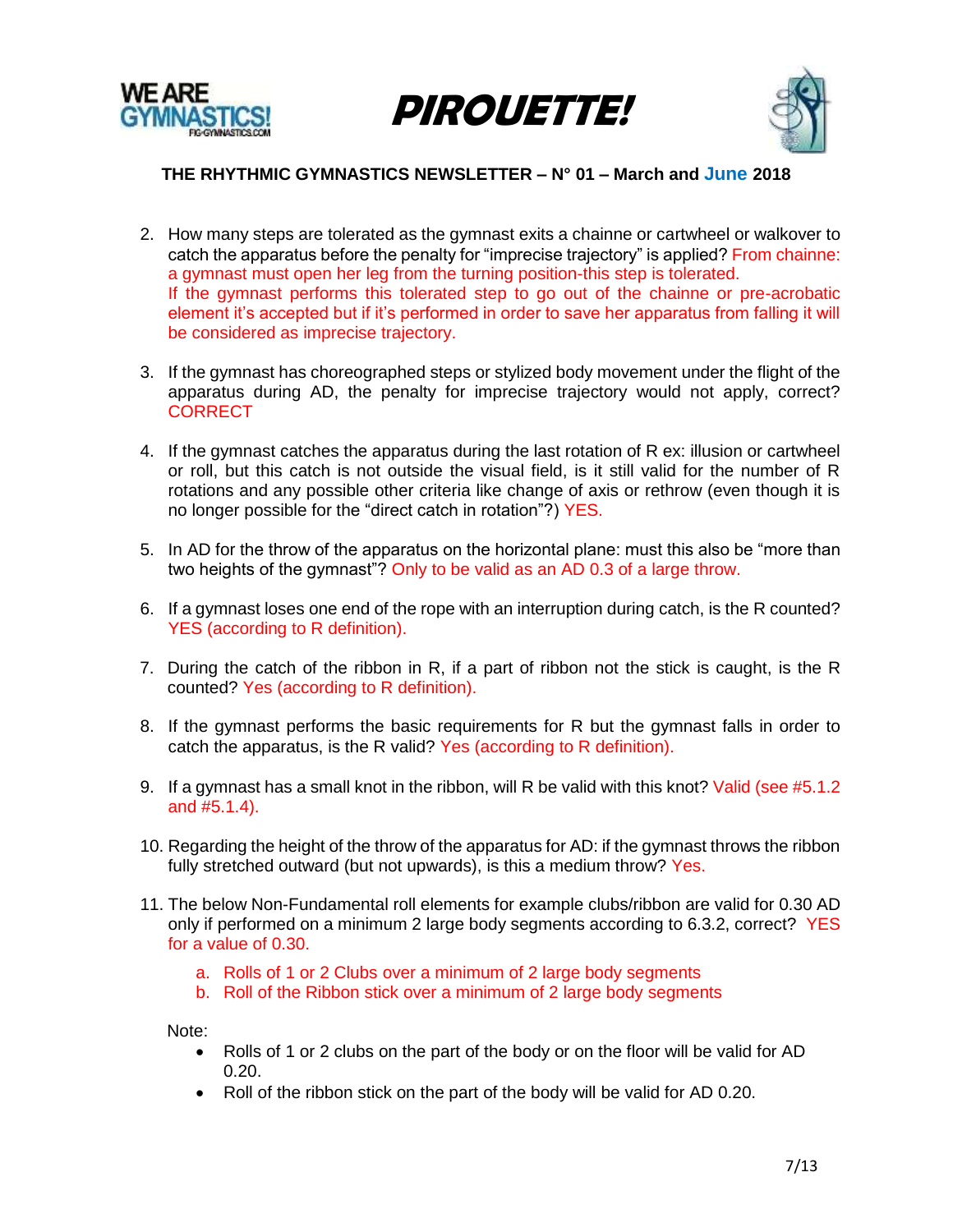





- 12. If an AD element has two bases, how does the judge determine the value? The value of the highest base correctly performed.
- 13. Can a gymnast receive 2 ADs (AD throw and catch of this AD) if executed correctly? Yes, they have different bases but must also be different criteria.
- 14. **Will AD be valid with small knot in the ribbon?**  AD with small knot in the ribbon will not be valid, because a technical fault with the apparatus 0.30 (#6.2.3, p.28). Major alteration of the basic technique of the apparatus (technical fault of 0.30 or more). It is necessary to remove the knot or take the replacement apparatus for any remaining D elements to be evaluated.
- 15. **A gymnast performs penché balance with rotation of the hoop on the upper foot (without hands, without visual field), then small throw of the hoop without hands and without visual field maintaining this balance. Is there one or two AD?** This is one AD: one "particularly difficult synchronization between apparatus and body."
- 16. **For AD: if there is a Base and criteria correctly executed, is an AD valid ?** AD must be according to the complete definition (#6.1) not a partial definition.
- 17. **Sometimes AD elements are 'interesting" or "innovative" but do not have two criteria (or two bases with one criteria), can such elements be valid because they fulfill most of the definition?** NO, to be valid AD must fulfill the complete definition (#6.1).
- 18. **If a gymnast attempts to perform a large roll but the ball does not actually roll over two large segments, is this a technical fault or the AD is not valid?** Both: the AD is not valid because the definition of the Base (roll over 2 large segments) is not met; there is a technical fault of 0.10 depending on the error (incomplete roll or roll with bounce).
- 19. **Can you explain the difference between "roll" and "sliding?": ROLL:** *rotation motion around an axis***; SLIDING:** *movement with a falling action from top to bottom*

#### **ATTENTION:**

- ❖ **Apparatus Base (for BD and AD) not performed according to its definition**
- ❖ **1.5 Base Rotations in DER**

| AD: BASE THROWS (small, medium, large)        |                                                                                                                    |  |  |
|-----------------------------------------------|--------------------------------------------------------------------------------------------------------------------|--|--|
| $AD + one$ or more steps <sup>*</sup> + catch | Not valid: TF -0.30 or more (*clearly imprecise trajectory:<br>steps performed to save the apparatus from falling) |  |  |
| $AD + loss of apparatus$                      | Not valid: TF -0.50 or more (loss)                                                                                 |  |  |
| <b>AD: BASE CATCH</b>                         |                                                                                                                    |  |  |
| One or more steps + AD                        | Valid                                                                                                              |  |  |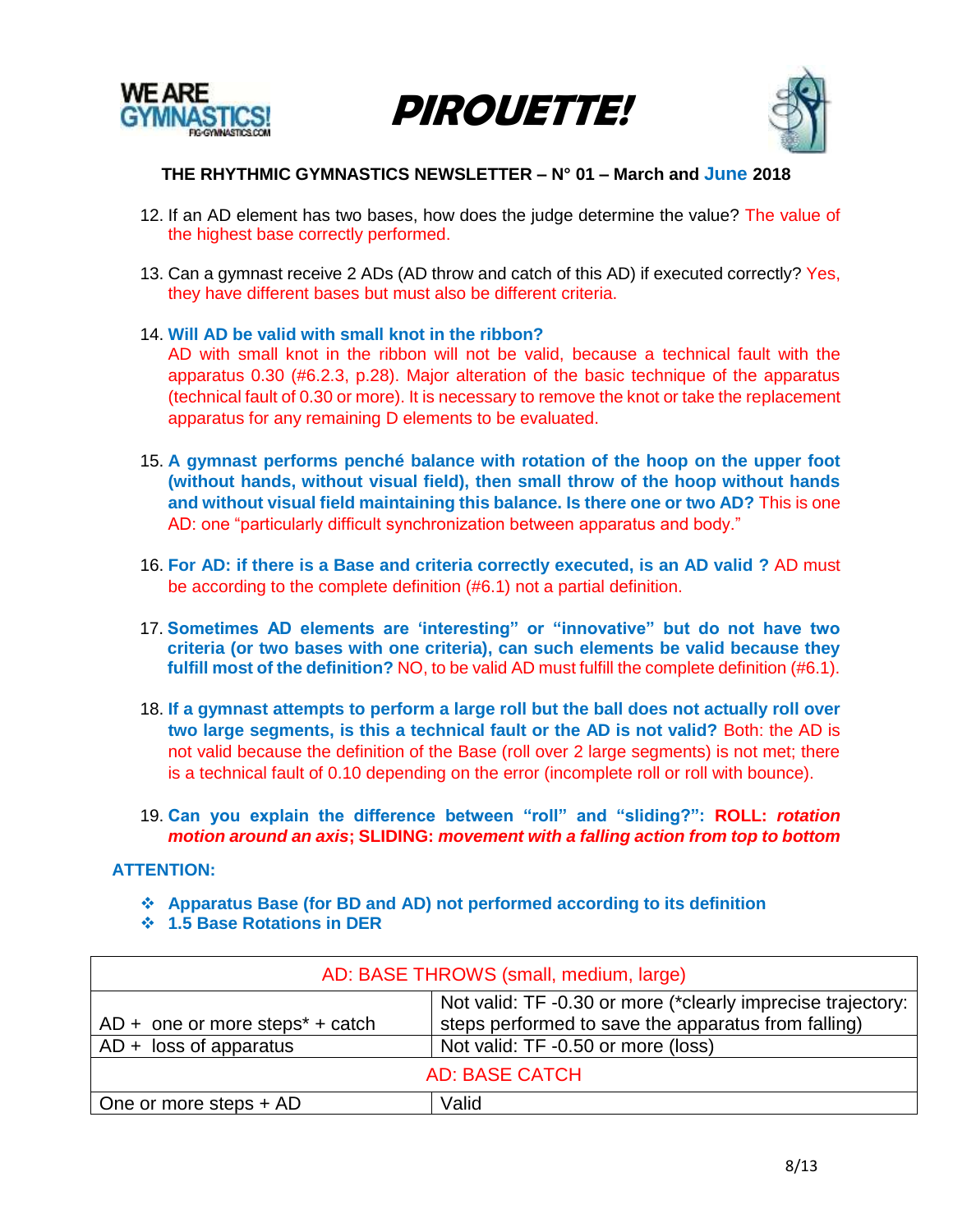





# **Artistic Execution**

- 1. If a gymnast has insufficient use of the body segments throughout the entire exercise but does perform 2 partial or full body waves (as the only visible use of the segments), what is the penalty? 0.10 insufficient use of the body segments.
- 2. Is it possible that she uses the segments actively and the face participates (no penalty) but she does not actually perform 2 "waves" of any kind, penalty 0.20? YES, the penalty of 0.20 is applied because of absence of a minimum 2 different body waves (partial or full).
- 3. If a gymnast has only 1 wave, is the penalty of 0.20 applied? Yes.
- **4. For the Fundamental requirement catch of the ball with one hand: if the gymnast catches in one hand and then immediately supports with a second, is this valid for the Fundamental requirement (with a technical fault)? Yes**

## **Technical Execution**

- 1. In which case is the penalty for "walking in the handstand position" (-0.30) taken?
	- Walking in the handstand position: visible change support from one hand to another with steps, minimum 2
- 2. Can you clarify when "steps" taken under the flight will be penalized as the technical fault "imprecise trajectory and catch in flight with 1 (or 2 or more) steps"?
	- If the steps are performed to avoid the loss of apparatus due to a throw that flies in an unintended trajectory (example: too far forward, the opposite direction, etc), these are penalized
	- If the steps are intentionally choreographed (have some character of movement), these are not penalized

## **GROUP**

## **D1-D2:**

1. **Max 9 BD/ED:** Are extra Difficulties allowed in Groups? In Requirements for Difficulty #1.7, the table lists the minimum number of BD and ED (4 and 4), with a total of 9 maximum, one by choice. ED and BD are counted in their performance order (page 66, #7.1) and no more than 5 total ED or BD would be counted. If a Group performed more than 5, those ED or BD would not be evaluated and the composition would be at risk of increased Artistic penalties for the Unity of the composition and for possible technical faults.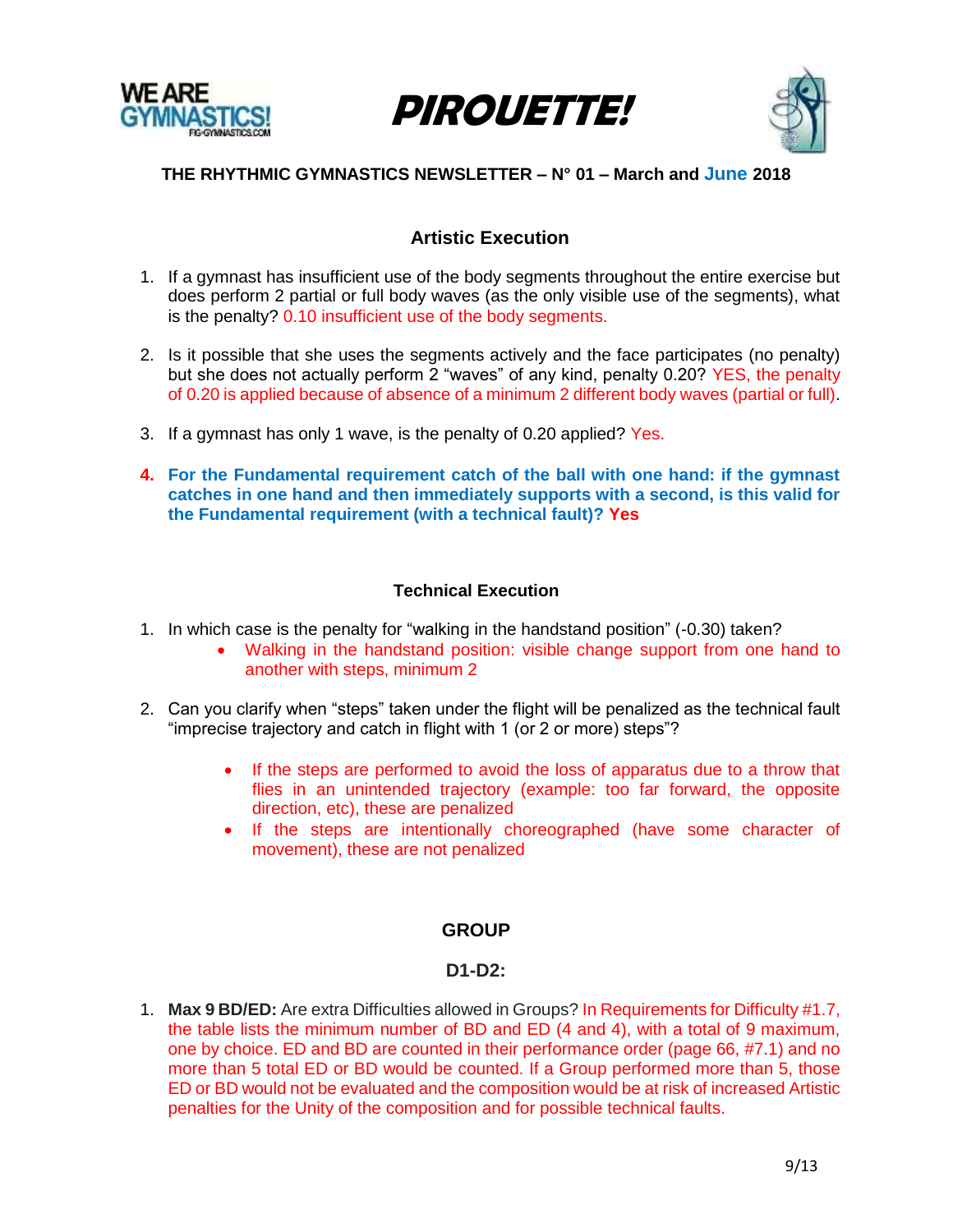





- 2. If a group exercise has 6 BD and 6 ED, there is no penalty; but should the judges validate the first difficulties, or the best difficulties? For the first 5 in "their performance order" (#7.1), regardless if they are valid or not.
- 3. If a group exercise has 7 BD and 2 ED, is there is a penalty for less than 4 ED performed? Yes, there is an overall penalty for less than 4 ED performed -0.30 (#7.1) and only maximum 5 BD in order of performance can be evaluated.
- 4. Can a Group perform 9 BD + 0 ED, with 0.30 penalty for less than 4 ED? The maximum number of Difficulties is 9, with a minimum of 4 BD and 4 ED (and one by choice). Even if the Group performs 0 ED with a penalty of -0.30 for less than 4 ED, it is not possible to exceed 5 BD per the principle of #1.7.
- 5. If BD is executed in rapid succession in subgroups, will it be penalized? #2.1.3 specifies a minimum of 3 BD, 1 from each body group, that may not be performed in subgroups. However, the performance in rapid succession can be performed in different formations. For the other 1 or 2 BD, subgroups are possible as long as there are the minimum three according to #2.1.3.
- 6. If one of the Group gymnasts does not hold the balance for a minimum 1 second, is the BD valid? Same principle as Individual: BD valid and technical fault of -0.30.
- 7. Regarding #2.2.2: "Only Exchanges by large throws (no boomerang) of the apparatus between the gymnasts are valid as ED. Large throws are determined by the required height **or** a distance of 6m between the gymnasts." What if the 5 gymnasts throw with distance 6m and low height, but 2 gymnasts in one subgroup have less than 6m. Is this valid? NO.
- 8. Regarding the criteria for 6m: "*Distance: 6 meters between each and every gymnast performing an exchange in the throw and/or during the catch (when it is intended as part of the choreography) valid one time per ED." (#2.2.6.3).* Please clarify the intention of #2.2.6.3: 6m must be between those gymnasts exchanging with each other.
- 9. During an exchange, the gymnasts throw on a Balance Difficulty for 0.10, but the position is not held for one second: is the criteria of BD valid? According to the principle of BD, if the shape is recognizable, the BD (criteria) is valid and the technical fault is 0.30.
- 10. In case of ED with an imprecise trajectory penalty for 0.3 or 0.5, is the ED valid? Yes (see #2.2.5 p.60).
- 11. In the Group Exercise with 6 clubs and 2 hoops, is it possible to exchange only with clubs? Yes, as long as the requirements for ED are respected.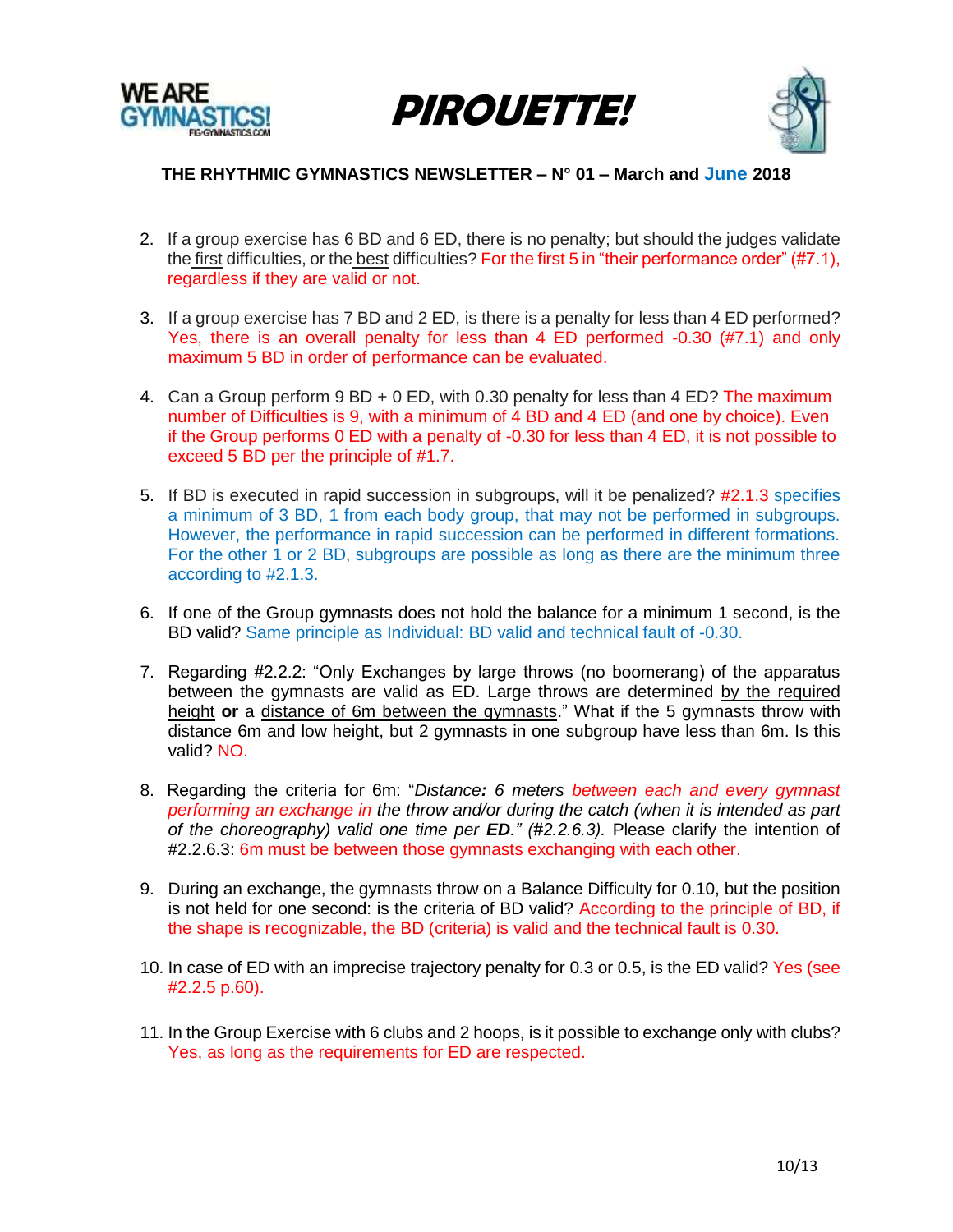





## **D3-D4**

- 1. The minimum 2 transmissions for CC are for each gymnast or the by the Group? It's not by each gymnast but the whole group must be in collaboration during the minimum 2 different transmissions.
- 2. In CC: one transmission is with throw, and second is with a roll. Is it a valid CC? YES if only medium and small throw.
- 3. A Group performed 2 minimum transmissions during a Collaboration (rebound, roll, etc) but at the end of the collaboration one gymnast performed a large throw to her partner. Is this valid for CC? NO
- 4. Concerning #6.2.2:" All 5 gymnasts must be in a relationship either directly and/or by means of the apparatus**."** *Example: If 3 gymnasts are performing CRR, and the other 2 gymnasts are performing a different collaboration with each other independent from the CRR, this total Collaboration is not valid since not all 5 participate in one Collaboration, even though they are in subgroups:* what is the intention of "different collaboration"?
	- "Different" means two different, separate collaborations happening at the same time in sub-groups, which will only be valid with some kind of link between the "different" sub-groups, in which case the lowest value performed will be valid.
	- It is possible to perform a single Collaboration (Ex: CRR2), split into two 2 sub-groups (without a link) with the same identical type of movement (rotation, passing, etc.) who together fulfill the definition of the main Collaboration. Example: [Click](https://www.youtube.com/watch?v=hRTPPf4xpk4&feature=youtu.be) here
- 5. One gymnast performs CR outside the visual field, without hands, and the second gymnast performs a rotation but the apparatus thrown to her was after the rotation. Is this valid as CR, CR2 or not valid? Only register what is seen and executed according to the definition: in this case it would evaluated as a CR.
- 6. Throw under the leg of two or more apparatus at the same time in different directions during a jump or element of rotation: is this valid for outside the visual field? YES.
- 7. *When passing over the apparatus, the apparatus may not be simply lying on the floor but must be raised at least to the knee level*. Is this requirement valid for apparatus that is moving along the floor? Not required for apparatus moving along the floor
- 8. What if the apparatus is lying on the floor, is the collaboration valid? Not valid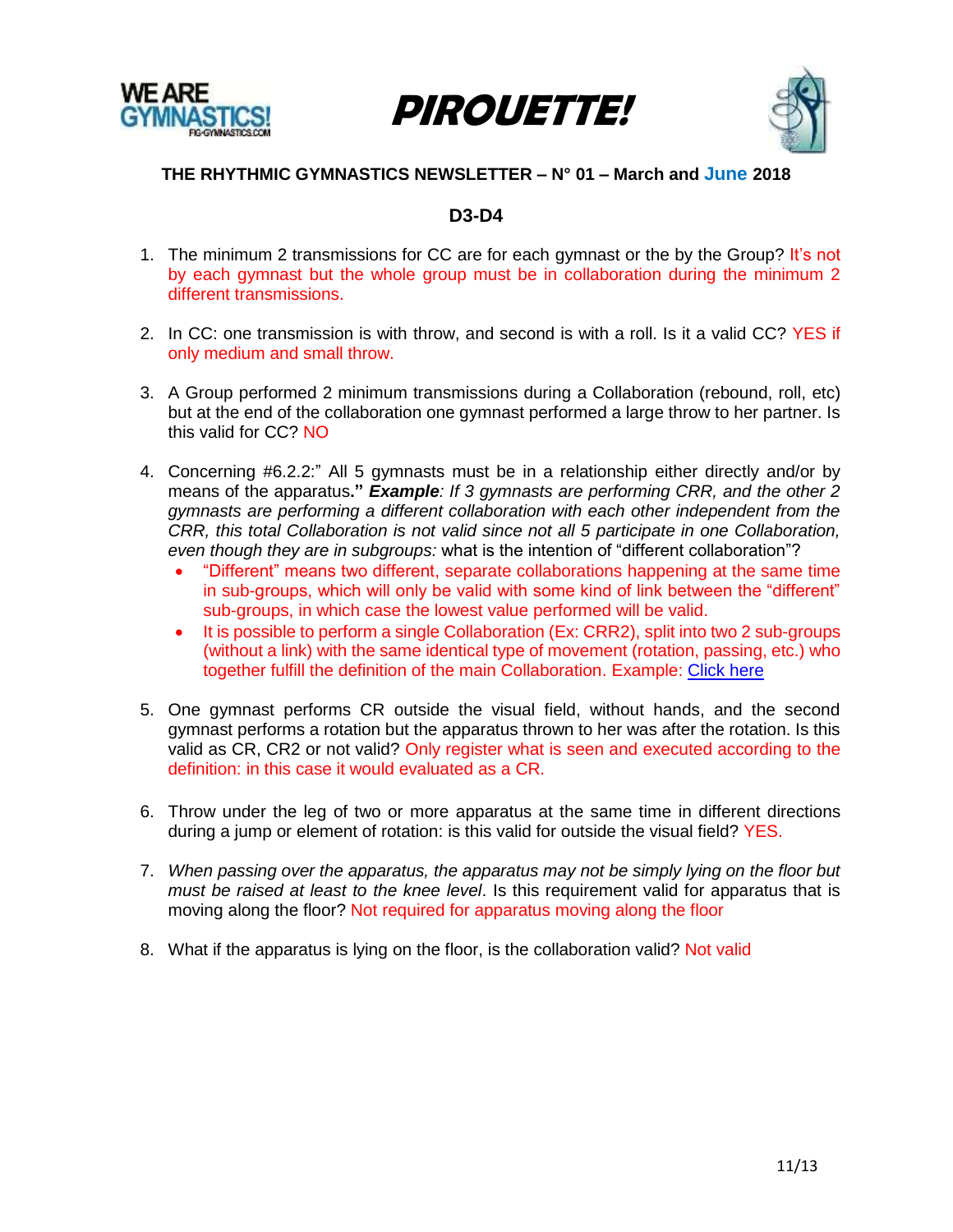





# **Collective Work (Artistic component)**

1. Is it correct that there is no penalty for missing a type of collective work? Previously we had in the penalty table: "For missing one or more types of collective work". Does this mean that each composition does not need to have minimum 1 of each type of collective

work? It needs to have balance between different types of collective work. Or does it mean that we use the penalty for "one type overwhelms…", also in the case that one type is missing? There is not a penalty for missing one, just a direction for balance. When one type is used in the majority of the exercise, this penalty for "one type overwhelms…" is applied.

# **Technical Execution**

1. All penalties for individual gymnasts, under "basic technique" are applied for Group? They are applied as described under #6, given each time, regardless of the number of gymnasts at fault (overall penalty).

0.10

Incomplete movement or lack of amplitude in the shape of jumps, balances and rotations

Travelling without throw**:**  adjusting the body position

| 0.10                                                          | 0.30                                                       | 0.50 or more                                                                |
|---------------------------------------------------------------|------------------------------------------------------------|-----------------------------------------------------------------------------|
| Loss of balance:<br>additional movement<br>without travelling | Loss of balance:<br>additional movement<br>with travelling | Loss of balance with support<br>on one or both hands or on<br>the apparatus |
|                                                               |                                                            | Total loss of balance with<br>fall: 0.70                                    |